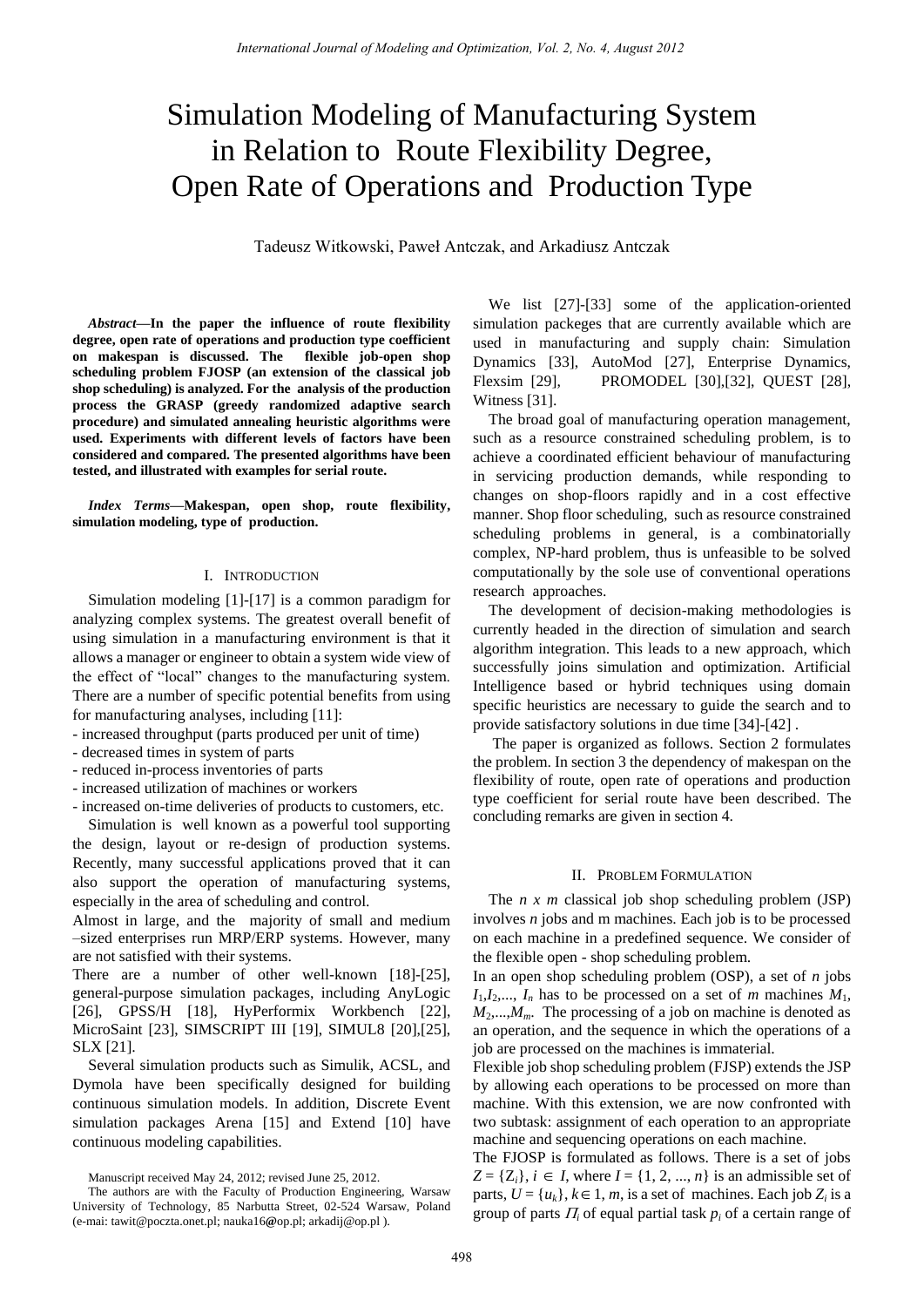production. Operations of technological processing of the *i*-th part are denoted by  $\{O_{ij}\}\bigcup_{j=\xi}^{H_i}$ . Then for  $Z_i$ , we can write  $Z_i = (I_i \{O_{ij}\}\}_{j=\xi}^{H_i})$ , where  $O_{ij} = (G_{ij}, t_{ij \(N)})$  is the *j*- th operation of processing the *i*-th group of parts; *ξ<sup>i</sup>* is the number of operation of the production process at which one should start the processing the  $i$ - th group of parts;  $H_i$  is the number of the last operation for a given group;  $G_{ii}$  is a group of interchangeable machines that is assigned to the operation  $O_{ii}$ ; *G* is a set of all groups of machines arose in the matrix  $\|\{$  $Z_i$  }||;  $t_{ij}(N)$  is an elementary duration of the operation  $O_{ij}$  with one part  $d_i$  that depends on the number of machine  $N$  in the group (on the specified operations);  $t'_{ij}$  is the duration of set up before the operation  $O_{ij}$ ;  $N_{gr}$  is the number of all groups of machines. In this problem the sequence in which the operations of a job are processed on the machines is immaterial (with different open rates of operations). The most widely used objective is to find feasible schedules that minimize the completion time of the total production program, normally referred to as makespan (*Cmax*).

In this paper the dependency of makespan on the route flexibility degree, open rate of operations and production type coefficient for serial route have been described. The algorithm SA+GRASP [43-44] for the optimization of the production process has been used.

#### III. COMPUTER EXPERIMENTS

If a model has only one factor, the experimental design is simple: we just run the simulation at various values, or levels, of the factor, perhaps forming a confidence interval for the expected response at each of the factor levels.

In this experiment there are  $k = 3$  factors and we want to get an initial estimate of how each factor affects the response. We might also want to determine if the factors interact with one another, i.e., whether the effect of one factor on the response depends on the levels of the others. On way to measure the effect of a particular factor would be to fix the levels of the other *k*-1 factors at some set of values and make simulation runs at each of two lewels of the factor of interest to see how the response reacts to changes in this single factor. A much more ecomical strategy for determining the effects of factors on the response with which we can also measure interactions, called a  $2^k$  factorial design, requires that we choose just two levels for each factors and then calls for simulation runs at each of the  $2^k$  possible factor-level combinations, which are sometimes called design points. Because we are using only two levels for each factor, we assume that that the response is approximately linear over the range range of the factor.

In this work we examined open job problem defined in such a way that an operation (of the same type) of a job can be performed on any machine of changeable machines group (CMG) and the sequence in which the operations are processed on the machines is immaterial. The open rate of process *O* was defined as the number of operations in a process can be performed with immaterial sequence. For example, let there be 10 operations for given part. If two operations can be performed on any machine in the CMG group and sequence in which these operations are processed

is immaterial then the open rate is  $2/10= 0.2 = 20$  %. In this paper the following open rates were used  $Q$ : 6%, 13%, 19 %, 25 %, 31 %, 38%, 44%, 50%, 56%, 63%, 69%, 75%, 81% and 100%.

The route flexibility defined in such a way that an operation of the same type can be performed on any machine of changeable machines group. The flexibility rate *E* was defined as the number of machines in a group capable of performing a given operation. For example, let there be 10 changeable machines divided into 5 groups of two machines. If a given operation can be performed on any machine in the CMG group, then the flexibility rate is  $2/10=0$ . In this work the following route flexibility rates were used  $E: 0.2; 0.4;$ 0.6; 0.8 and 1.0.

We can use value of production type coefficient *Ktp,* which is described:

$$
K_{tp} = \frac{\sum\limits_{i=1}^{m} P_{0} \times F \times K_{0}}{\sum\limits_{i=1}^{n} N_{i} \times t_{i}}
$$
 (1)

where:  $\mathbf{1}^{-0}$  $\sum_{i=1}^m P$ - general number of production operations that were used at *i* working position in a month,  $i \in 1, m; F - a$ fund of work time in a month;  $N<sub>o</sub>$  - an average coefficient of a norm execution;  $N_i$  monthly program of *i* assortment;  $t_i$ labor of *i* assortment; *n* - a number of products assortment. With coefficient  $K_{tn}$  (further marked with the symbol k) we can show relationships between a type of process, a form of process organization, and a kind of production system technical base [45]. In a serial route an entire batch of parts is processed on one machine and only when all of the products in the batch have been processed are they sent to the next machine.

## *A. Experiments* with 3 Factors *(Variant 1)*

For the experiment with one factor, the *Cmax* value increased, when the open rate changed as follows: O1'-100%, O2'-44% and *Cmax* value increased, when the flexibility degree changed in the following sequence: E1'-0,2; E2'-1, E3'-0,4. The experiments with the *k* coefficient proved that the  $C_{max}$  increased when the *k* value decreased as follows: k1'-32, k2'-19, k3'-7 (as shown in Table 1).

|  |  |  | TABLE I: $C_{MAX}$ VALUES FOR THE EXPERIMENT WITH ONE FACTOR |
|--|--|--|--------------------------------------------------------------|
|--|--|--|--------------------------------------------------------------|

| <b>Experiment</b>  | Open rate,<br>flexibility degree,<br>coefficient k | level sign | makespan<br>average [min] |
|--------------------|----------------------------------------------------|------------|---------------------------|
|                    | $0-15(100%)$                                       | 01'        | 15178.42                  |
| Open rate          | $0-6(44)\%$                                        | O2'        | 40381,55                  |
|                    | $0(0\%)$                                           | O3'        | 53649,13                  |
|                    | 0,2                                                | E1'        | 50242,2                   |
| Flexibility degree | 1,0                                                | E2         | 50397.28                  |
|                    | 0,4                                                | E3'        | 51926,76                  |
|                    | 32                                                 | k1'        | 24536,44                  |
| Coefficient k      | 19                                                 | k2         | 27682,94                  |
|                    |                                                    | k3'        | 50666.84                  |

The three-factor experiments carried-out show the influence of the factors (flexibility degree *E*, open rate *O*, coefficient *k*) on the makespan  $C_{max}$  value (Table 2).

The experiments proved that the *Cmax* values do not always increase when the open rate increases, as was the case with the one-factor experiment (in the sequence O1', O2', O3'). For the open rate O1, the  $C_{max}$  values are the lowest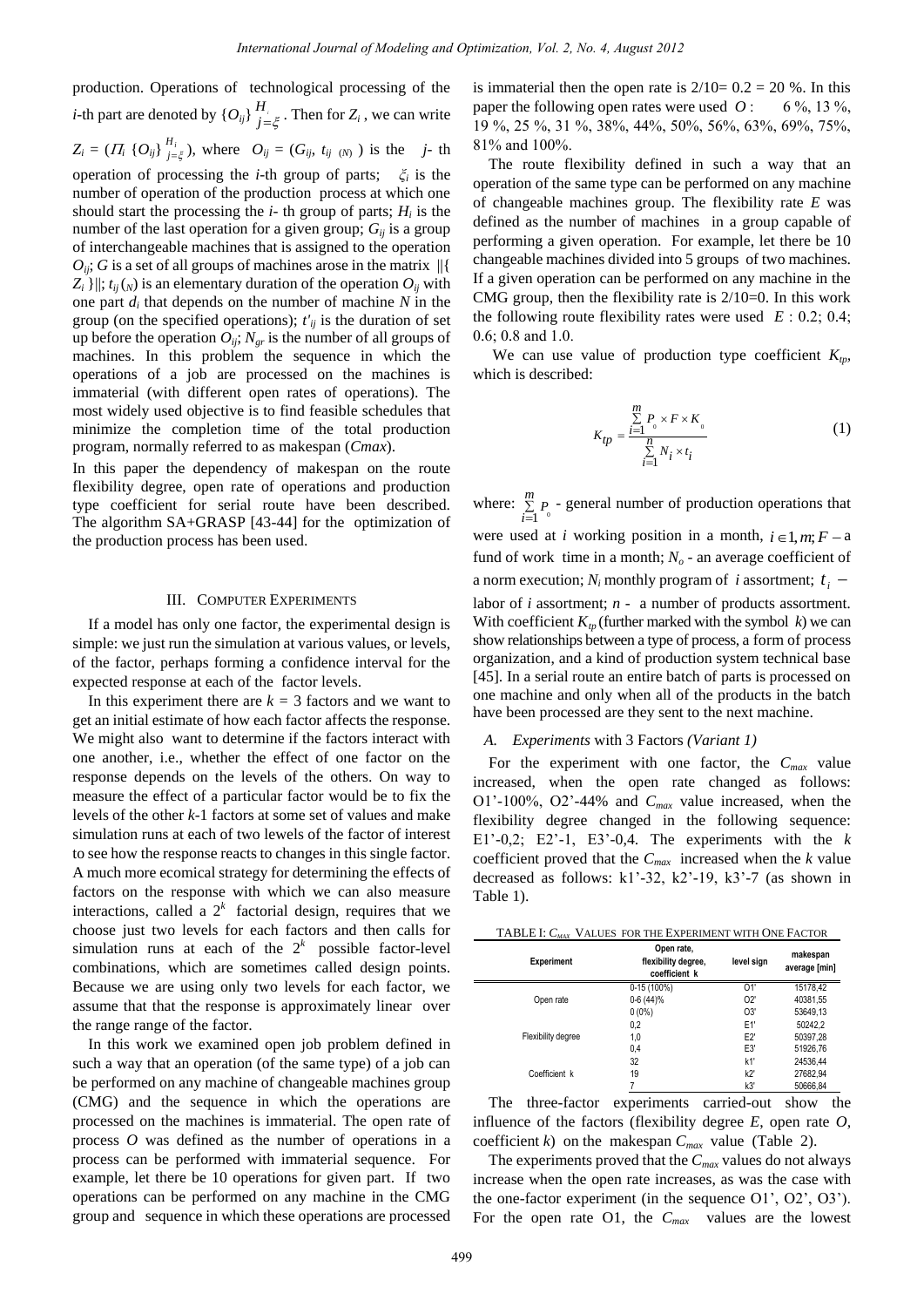(regardless of the flexibility degree *E* and the *k* coefficient). However for the other two levels of the open rate, the *Cmax* values depend on the *E* flexibility degree and/or the *k* coefficient.

TABLE II: *CMAX* VALUES FOR EXPERIMENT WITH THREE FACTORS (FLEXIBILITY DEGREE, OPEN RATE, *K* COEFFICIENT)

| Eksperiment             | open rate<br>level | Open rate<br>value | degree level<br>Flexibility | degree value<br>Flexibility | ×<br>Coofficent<br>level | Coofficent k<br>value | Makespan value |           |         |         |
|-------------------------|--------------------|--------------------|-----------------------------|-----------------------------|--------------------------|-----------------------|----------------|-----------|---------|---------|
|                         |                    |                    |                             |                             |                          |                       | average        | change    | min     | max     |
| $\overline{1}$          | O <sub>1</sub>     | $0 - 15$           | E1                          | 0,2                         | O1k1                     | 32                    | 18940.8        |           | 18940.8 | 18940,8 |
| $\overline{\mathbf{c}}$ | O <sub>1</sub>     | $0 - 15$           | E <sub>1</sub>              | 0,2                         | O <sub>1k2</sub>         | 19                    | 18940.8        | 0,00%     | 18940.8 | 18940,8 |
| 3                       | O <sub>1</sub>     | $0 - 15$           | E1                          | 0,2                         | O <sub>1k3</sub>         | $\overline{7}$        | 19213,1        | 1,44%     | 18940.8 | 19572,9 |
| 4                       | O <sub>1</sub>     | $0 - 15$           | E <sub>2</sub>              | 1                           | k1                       | 32                    | 14063,6        | $-26,80%$ | 14054,4 | 14071,5 |
| 5                       | O <sub>1</sub>     | $0 - 15$           | E <sub>2</sub>              | $\mathbf{1}$                | k2                       | 19                    | 13458.6        | $-4.30%$  | 13448.6 | 13472,3 |
| 6                       | O <sub>1</sub>     | $0 - 15$           | E <sub>2</sub>              | $\mathbf{1}$                | k3                       | $\overline{7}$        | 13066,3        | $-2,91%$  | 12921,8 | 13273,2 |
| $\overline{7}$          | O <sub>1</sub>     | $0 - 15$           | E <sub>3</sub>              | 0,4                         | k <sub>1</sub>           | 32                    | 14100.7        | 7,92%     | 14065.5 | 14129,9 |
| 8                       | O <sub>1</sub>     | $0 - 15$           | E <sub>3</sub>              | 0,4                         | k2                       | 19                    | 13741.7        | $-2,55%$  | 13525.9 | 13831,1 |
| 9                       | O <sub>1</sub>     | $0 - 15$           | E <sub>3</sub>              | 0,4                         | k3                       | $\overline{7}$        | 14890,1        | 8,36%     | 14038,7 | 15612,4 |
| 10                      | O <sub>2</sub>     | $0 - 6$            | E1                          | 0,2                         | O2k1                     | 32                    | 26413,2        | 77,39%    | 26080,3 | 26709,3 |
| 11                      | O <sub>2</sub>     | $0 - 6$            | E1                          | 0,2                         | O2k2                     | 19                    | 28185.3        | 6.71%     | 27591.3 | 28527,9 |
| 12                      | O <sub>2</sub>     | $0 - 6$            | E1                          | 0,2                         | O2k3                     | $\overline{7}$        | 44505,2        | 57,90%    | 44378,3 | 44781,4 |
| 13                      | O <sub>2</sub>     | $0 - 6$            | E <sub>2</sub>              | 1                           | k <sub>1</sub>           | 32                    | 21170.8        | $-52,43%$ | 20957.3 | 21381,3 |
| 14                      | O <sub>2</sub>     | $0 - 6$            | E <sub>2</sub>              | $\mathbf{1}$                | k2                       | 19                    | 24446.1        | 15.47%    | 24059.4 | 24721,9 |
| 15                      | O <sub>2</sub>     | $0 - 6$            | E <sub>2</sub>              | $\mathbf{1}$                | k3                       | $\overline{7}$        | 42790,3        | 75,04%    | 41620,9 | 43482,1 |
| 16                      | O <sub>2</sub>     | $0 - 6$            | E <sub>3</sub>              | 0,4                         | k1                       | 32                    | 23034.4        | $-46,17%$ | 22866,2 | 23228,0 |
| 17                      | O <sub>2</sub>     | $0 - 6$            | E <sub>3</sub>              | 0,4                         | k <sub>2</sub>           | 19                    | 25820.0        | 12.09%    | 25442.1 | 26056.2 |
| 18                      | O <sub>2</sub>     | $0 - 6$            | E <sub>3</sub>              | 0,4                         | k3                       | $\overline{7}$        | 44100,2        | 70,80%    | 42924,0 | 44763,5 |
| 19                      | O <sub>3</sub>     | 0                  | E1                          | 0,2                         | O3k1                     | 32                    | 28084.1        | $-36.32%$ | 27738.8 | 28642,6 |
| 20                      | O <sub>3</sub>     | 0                  | E1                          | 0,2                         | O3k2                     | 19                    | 32021.4        | 14,02%    | 31461,5 | 32466,2 |
| 21                      | O <sub>3</sub>     | 0                  | E1                          | 0,2                         | O3k3                     | $\overline{7}$        | 53358,2        | 66,63%    | 53358,2 | 53358,2 |
| 22                      | O <sub>3</sub>     | $\mathbf 0$        | E <sub>2</sub>              | $\mathbf{1}$                | k <sub>1</sub>           | 32                    | 22611,5        | $-57,62%$ | 22511,3 | 22671,0 |
| 23                      | O <sub>3</sub>     | $\mathbf 0$        | E <sub>2</sub>              | $\mathbf{1}$                | k <sub>2</sub>           | 19                    | 27276,7        | 20.63%    | 26711.2 | 27910,9 |
| 24                      | O <sub>3</sub>     | $\mathbf 0$        | E <sub>2</sub>              | 1                           | k3                       | $\overline{7}$        | 53923.8        | 97.69%    | 53358.2 | 55428,6 |
| 25                      | O <sub>3</sub>     | 0                  | E <sub>3</sub>              | 0,4                         | k1                       | 32                    | 24709,1        | $-54,18%$ | 24050,8 | 25058,6 |
| 26                      | O <sub>3</sub>     | $\mathbf 0$        | E <sub>3</sub>              | 0,4                         | k <sub>2</sub>           | 19                    | 28715,2        | 16,21%    | 28284,2 | 29105,1 |
| 27                      | O <sub>3</sub>     | 0                  | E <sub>3</sub>              | 0,4                         | k3                       | $\overline{7}$        | 57350,3        | 99,72%    | 54612,8 | 59514,9 |

The *Cmax* value is always lower for level O2 than O3, but only when we take into account the same levels of the flexibility degree and of the *k* coefficient . Therefore it can occur that with the same *k* coefficient and different flexibilty degrees, the *Cmax* values will be lower for level O3 than O2 (for example: with the same k1 level the *Cmax* value for O3 and E3 is lower than the *Cmax* value for O2 and E1). Similarly with the same flexibility degree, the *Cmax* value for the O3 open rate can be lower than for level O2, while the *k* coefficient changes.



Fig. 1. Relationship between the *Cmax* value and the open rate for various values of the flexibility degree and the *k* coefficient

For the experiment with one factor, the  $C_{max}$  values increased, when the *k* coefficient decreased (according with the sequence  $k1'$ ,  $k2'$ ,  $k3'$ ). In case of the experiment with three factors (flexibility degree, open rate, the *k* coefficient) the *Cmax* values did not increased when the *k* coefficient changed from k1 to k2 to k3. The maximum *Cmax* value was

obtained at the k3 coefficient level on levels O2 and O3 of the open rate. On the other hand with the same k3 coefficient – the *Cmax* values are the lowest when the open rate is O1.



Fig. 2. Relationship *Cmax* value and coefficient *k* for various values of open rate and flexibility degrees

For the experiment with one factor the *Cmax* values increased when the flexibility degree is as follows: E1', E2', E3'. In the case of the three-factor experiment (flexibility degree, open rate, coefficient *k*) the  $C_{max}$  values are various for various flexibility degree levels. The average minimum  $C_{max}$  value was obtained at the E2 flexibility degree level, and the maximum  $C_{max}$  values were obtained at the E3 flexibility degree level.

Considering the minimum and maximum *Cmax* values for a given flexibility degree and open rate level it can be noticed that for levels O1, O2 and O3 levels the minimum *Cmax* value was obtained at the E2 flexibility degree (i.e. differently than for the experiment with one factor, where the minimum *Cmax* value was obtained at the E1' level). Moreover for the O1 and O2 open rates levels the maximum *Cmax* was obtained at E1 (also differently than in the experiment with one factor, where the maximum  $C_{max}$  value was obtained at the E3<sup>'</sup>), while for O3 at the E3 level.



Fig. 3. Relationship *Cmax* value and coefficient *k* for various coefficient *k* and open rate

The maximum *Cmax* value was obtained at a combination of O3, E3, k3, and the minimum *Cmax* value at the O1, E2, k3 combination. The worst result was obtained at the same combination of the factor levels as in the experiment with one factor. On the other hand the minimum *Cmax* value for the experiment with three factors (flexibility degree, open rate, coefficient *k*) was obtained only for one level in the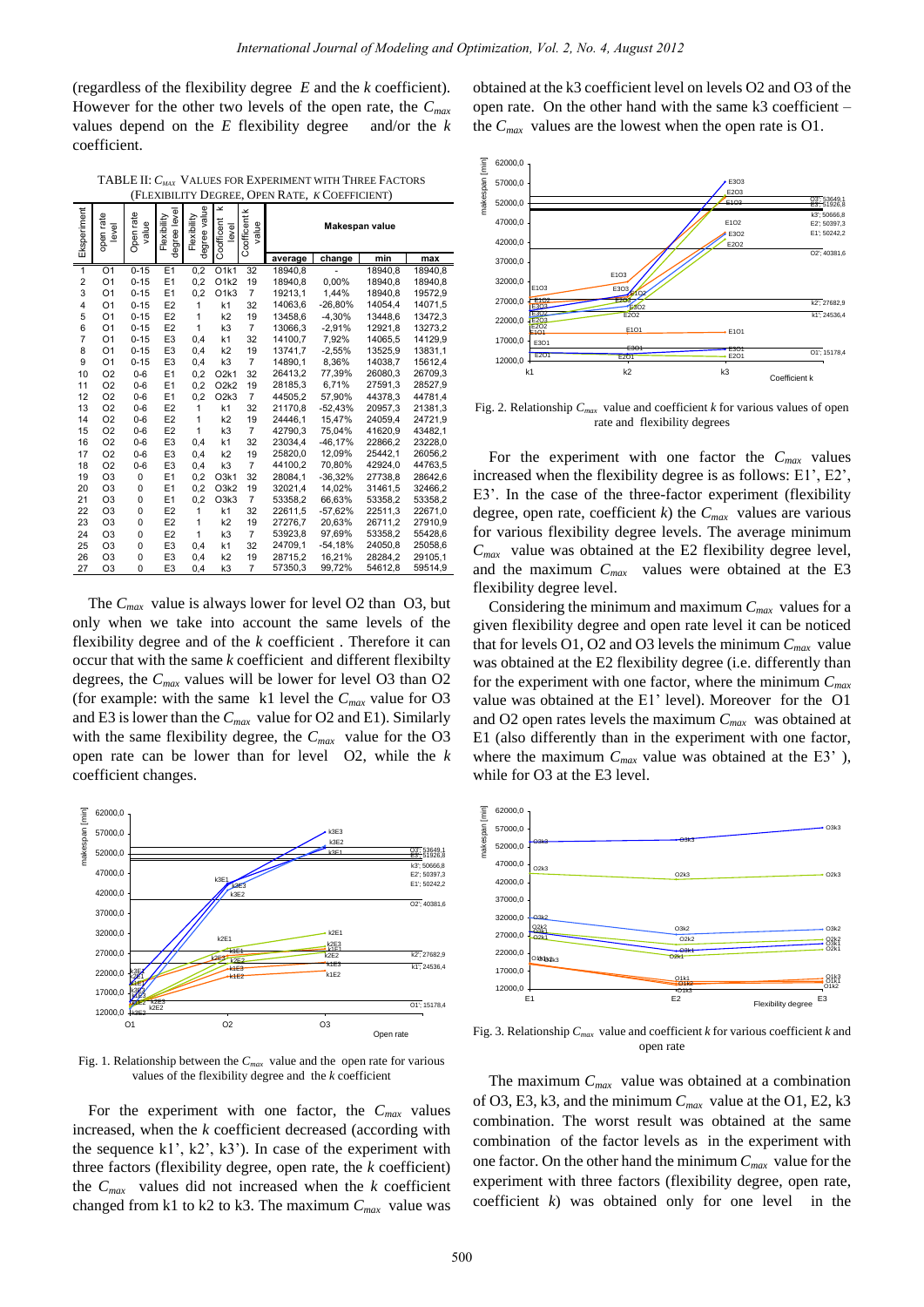experiment with one factor i.e. at the O1 level. The other combinations proved that the *Cmax* value should be worse, however the best result was obtained at the O1 level.



Fig. 4. Min and max *Cmax* value in experiment with three factor (flexibility degree, open rate, coefficient *k*)

# *B. Experiments* with 3 Factors *(Variant 2)*

Considering the fixed open rate the following relationships can be noticed (Fig. 5) For the O1 open rate level, the maximum *Cmax* value was obtained for the E1 flexibility degree level, while the minimum *Cmax* value - at the E2 flexibility degree level (although not in every case).

The value of the *k* coefficient does not influence the  $C_{max}$ value in a decisive way, because *Cmax* values - small, medium, and large – were obtained for all levels of the *k* coefficient. For O2 and O3 open rate levels the *k* coefficient has great influence on the *Cmax* value*.*



Fig. 5. Relationship between *Cmax*, flexibility degree, *k* coefficient and the fixed O1, O2 and O3 open rate levels

When the *k* coefficient decreases (from k1 to k3), the *Cmax* increases (as in the experiment with one factor when only the *k* coefficient is considered). The exception for the O2 open rate level is only one  $C_{max}$  value – with the combination O2, k1, E1, at which the *Cmax* value is greater than the value for the k2 level, i.e. with the combinations O2, k2, E2 and O2, k2, E3. The exception for the O3 open rate level is also one  $C_{max}$  value, with the O3, k1, E1 combination, at which the  $C_{max}$  has a greater value than for the  $k$  coefficient, i.e. with the O3, k2, E2 combination. Most *Cmax* values which are obtained at O1, O2 and O3 open rate levels are lower than the values which were obtained in one-factor experiment (O1', O2' and O3' open rate levels respectively) .



Fig. 6. Relationship *Cmax*, *k* coefficient, open rate and the fixed E1, E2 and E3 flexibility degree

Considering the flexibility degree as fixed the following dependencies can be noticed (fig. 6).

Considering the *k* coefficient as fixed the following dependencies can be noticed (fig. 7).

For all *k* coefficient levels, at O1 open rate level the minimum *Cmax* value was always obtained. On the other hand for the k3 coefficient, at the O3 open rate level, the maximal *Cmax* value is always obtained. The flexibility degree does not influence significantly the *Cmax* value, because  $C_{max}$  values - small, medium, and large – were obtained for all levels of the *k* coefficient. However it can be noticed that at E2 the minimum *Cmax* value is obtained, regardless of the *k* coefficient level. Most *Cmax* values obtained at k1, k2 and k3 coefficient are lower than the values obtained in the experiment with one factor (k1', k2'and k3' respectively).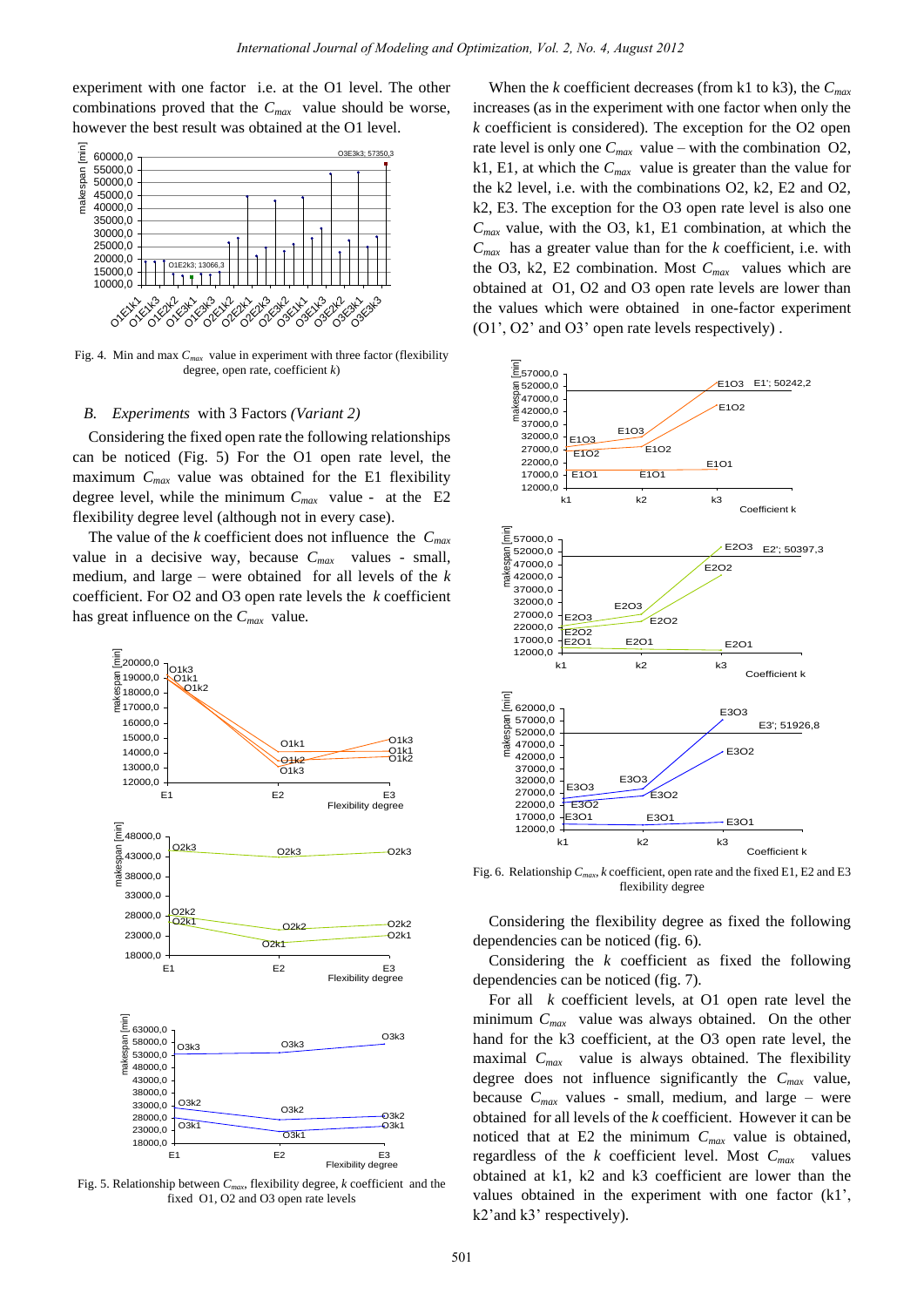

Fig. 7. Relationship *Cmax* , open rate, the flexibility degree and the fixed k1, k2 and k3 coefficient.

## IV. CONCLUSION

We proposed the use of SA+GRASP metaheuristic in the analysis of the production systems (for flexible job-open scheduling problem). The influence of route flexibility degree, open rate of operations and production type coefficient on makespan is discussed. Experiments with one and three factors have been tested and different levels of factors have been considered and compared. The algorithms have been implemented, tested, and illustrated with examples for the serial route.

As a future perspective, it will be interesting to compare the proposed approach with the other methods and carry out experiments for the parallel route and also to study the problem on a large set of benchmark data and real problems.

#### **REFERENCES**

- [1] T. Altiok and B. Melamed, *Simulation Modeling and Analysis with Arena*, New York, Elsevier Inc., 2007.
- [2] J. Banks, J. S. Carson II, B. L. Nelson, and D. M. Nicol, *Discrete-Event Systems Simulation*, New Jersey, Pearson/Prentice Hall, 2005.
- [3] C. Booch, J. Rumbaugh, and I. Jacobson, *The Unified Modeling Language Reference Manual*, New York, Addison-Wesley, 1998.
- [4] A. Borshchev and A. Filipov, "From system dynamics and discrete event to practical agent based modeling: reason, techniques, tools, xj technologies," [www.xjtek.com a](http://www.xjtek.com/)nd St. Peterburg Technical University.
- [5] Ch. G. Cassandras and S. Lafortune, *Discrete Event Systems*, Springer, New York 2008.
- [6] J. S. Dagpunar, "Simulation and Monte Carlo," *Wiley,* New York 2007.
- [7] J. R. Evans, and D.L. Olsen, *Introduction to Simulation and Risk Analysis*, Upper Saddle River, New Jersey, Prentice-Hall, 1998.
- [8] Imagine That, Inc., *Extend User's Manual*, San Jose, California 2006.
- [9] W.D. Kelton, R.P. Sadowski, and D.T.Sturrock, "Simulation with Arena," *New York , McGraw-Hill*, 2004.
- [10] M. Laguna and J. Marklund, "Business Process. Modeling, Simulation and Design," *New Jersey*, *Pearson/Prentice Hall*, 2005.
- [11] A. M. Law, Simulation Modeling, and Analysis, New Jork, McGraw-Hill, 2007.
- [12] U. B. Meyer, S. E. Creux, and A. F. Weber Marin , "Process Oriented Analysis," *Design and Optimization of Industrial Production Systems*, CRC/Taylor&Francis 2007.
- [13] M. J. North and Ch. M. Macal, "Managing Business Complexity," *Oxforf University Press*, New York 2007.
- [14] J. Recker, *Process Modeling in the 21 st Centuary*, In: BP Trends, May 2005.
- [15] Rockwell Software, Arena Standard User Guide, Rockwell Software, Sewickley, 2005.
- [16] E. Yourdon, "Modern Structured Analysis," *New Jersey, Prentice Hall PTR*, 1998.
- [17] B. P. Zeigler, H. Praehofer, and T. G. Kim, "Theory of Modeling and Simulation," *N. Y., Academic Press* , 2000.
- [18] J. Banks, J. S. Carson, and J. Sy, *Getting Started with GPSS/H*, Wolverine Software, Annandale, Virginia 2003.
- [19] CACI Products Company: *SIMSCRIPT III Programming Manual*, San Diego, California 2006.
- [20] J. W. Hauge, and K. N. Paige, Learning SIMUL8: *The Complete Guide*, Bellingham, Washington, Plain Vu Publishers, 2004.
- [21] J. O. Henriksen, "SLX: The X is for Extensibility", in *Proc. 2000 Winter Simulation Conference*, Orlando, 2000, pp. 183-190.
- [22] HyPerformix, Inc., *HyPerformix Workbench Quick Startt Guide*, Austin, Texas 2006.
- [23] MicroAnalysis&Design, Inc., *Micro Saint Sharp User's Manual*, Bouder, Colorado 2005.
- [24] T. J. Schriber, *An Introduction to Simulation Using GPSS/H*, New York, John Wiley, 1991.
- [25] SIMUL8 Corporation, *SIMUL8 User Manual*, Boston, Massaschusetts 2005.
- [26] X. J Technologies Company, *AnyLogic User's Guide*, Petersburg, Rusia 2005.
- [27] J. Banks, Getting Started with AutoMod, Chelmsford Massachusetts, Brooks Automation, Inc 2004.
- [28] Delmia Corporation, *QUEST User Manual*, Auburn Hills, Michigan 2005.
- [29] Flexsim Software Products, Inc., *Flexsim Simulation Software User Guide*, Orem, Utah 2005.
- [30] C. R. Harrell, B. K. Ghosh, and R. O. Bowden, "Simulation Using ProModel," *New York, McGraw-Hill*, 2004.
- [31] Lanner Group, Inc., *WITNESS 2006 Tutorial Manual*, Houston, Texas 2006.
- [32] PROMODEL Corporation, *ProModel User's Guide*, Orem, Utah 2005.
- [33] S. Dynamics, Inc., *Supply Chain Builder User's Manua*l, Maryville, Tennessee 2005.
- [34] Jyi-Shane Liu, and K. P. Sycara, "Multiagent Coordination in Tightly coupled Task Scheduling*", Second Int. Conf. on Multi-Agent Systems*, 1996.
- [35] J-P. Muller and H. Van Dyke Parunak, "Multi-agent systems and manufacturing,"  $9<sup>th</sup>$  Symposium on Information Control in *Manufacturing INCOM* 98.
- [36] S. Bussmann, "An agent-oriented architecture for holonic manufacturing control," *First Int. Workshop on Intelligent Manufacturing Systems,* 1998.
- [37] P. J. M. Van Laarhoven, E. H. L. Aarts, and J. K. Lanstra, "Job Shop scheduling by Simulated Annealing," *Operations Research*, vol. 40, 1992, pp. 113-125.
- [38] J. Heizer and B. Render, Principles of Operations Management, New Jersey, Pearson Prentice Hall, 2008.
- [39] J. Ferber, "Multi-Agent Systems: An Introduction to Distributed Artificial Intelligence," *N.Y. ,Addison-Wesley*, 1999.
- [40] K. Bremen, "Simulation Supports Production Planning and Scheduling," www. sim-serv.com.
- [41] M. Kljajic, I. Bernik, and U. Breskvar, "Production Planning using Simulation and Genetic Algorithms in Multi-Criteria Scheduling Optimization," kibernetika. for. uni-mb.si.
- [42] B. Kadar, A. Pfeiffer, and L. Monostoni, "Discrete event simulation for supporting production planning and scheduling decisions in digital factories," www. sztaki.hu.
- [43] T. Witkowski, P. Antczak, and A. Antczak, "Application of GRASP procedure for production scheduling and its comparision with other